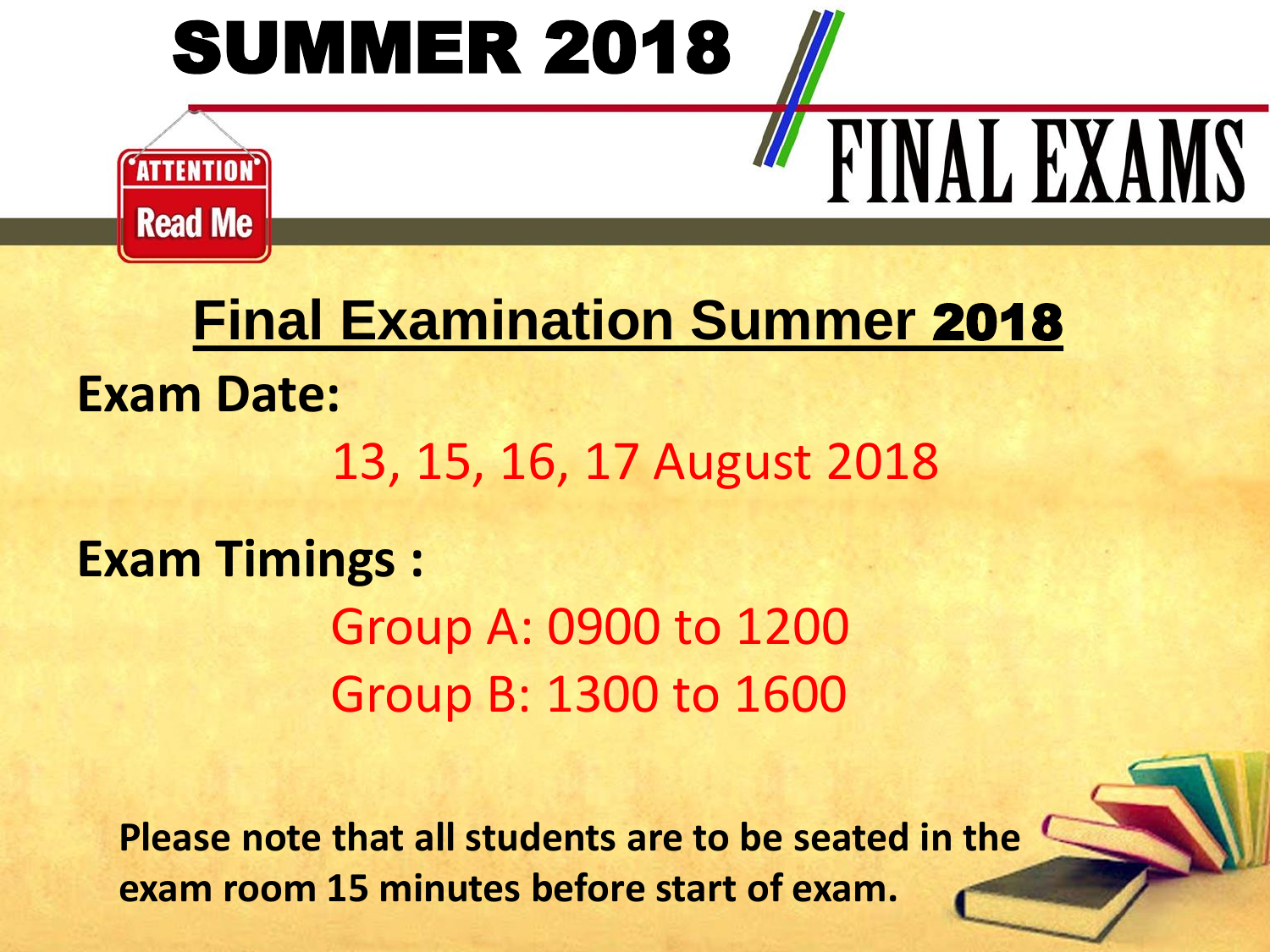

## **Dear Students!**

- **Possession of Cell phone, Smart Watch, or any other electronic device is not allowed during the examination.**
- **Any violation or negligence will result in imposition of 'F' Grade and other penalties.**
- **After entering the exam room, place your bags besides front wall of the exam room.**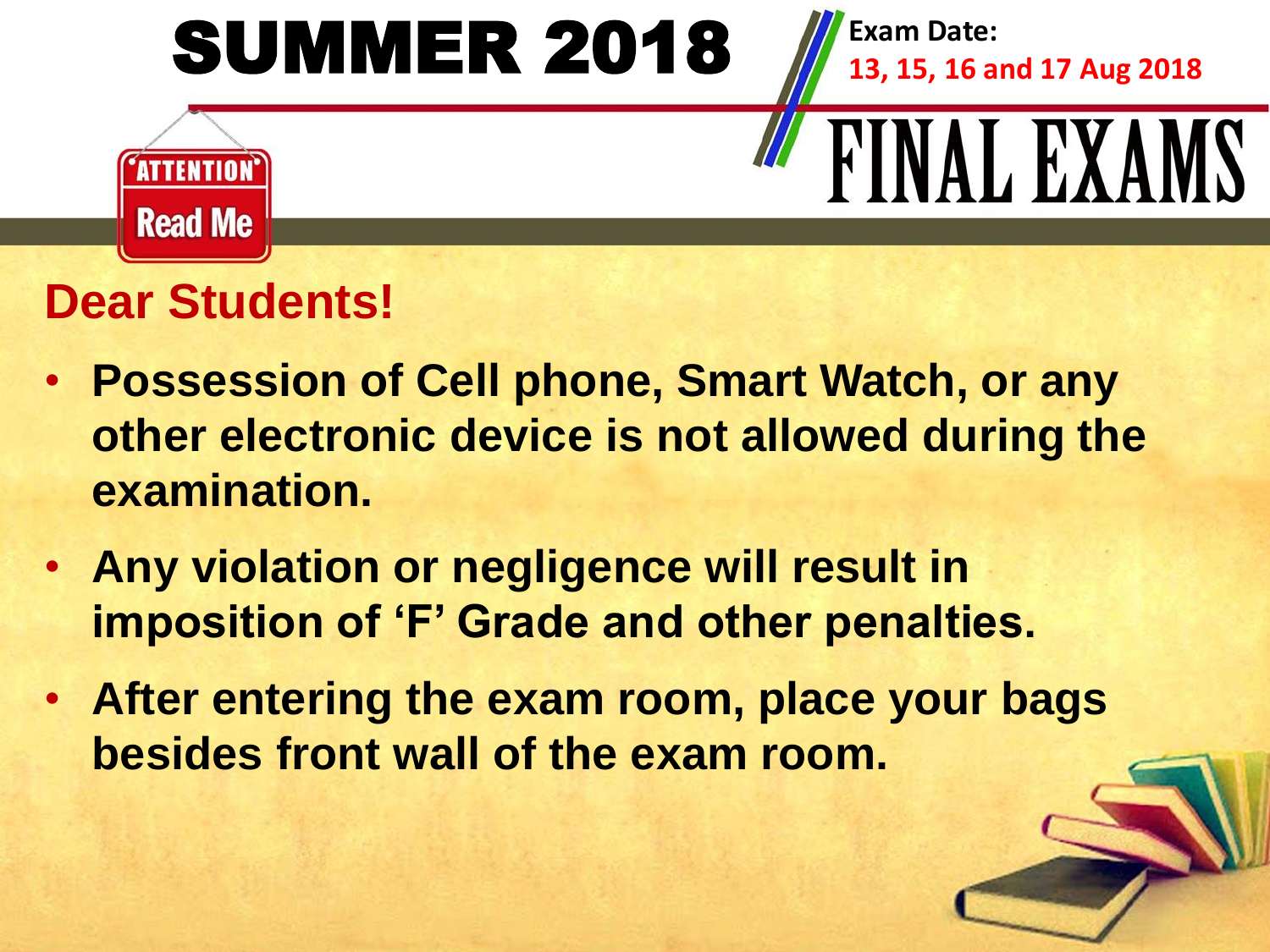

## USE OF UNFAIR MEANS IN EXAMIN

- AU rigidly observes **Zero Tolerance** policy for use of unfair means during exams.
- Any student caught using unfair means or possessing prohibited device / Cell phone, Smart watch etc will be liable to imposition of penalty i.e. award of 'F' grade and dismissal etc.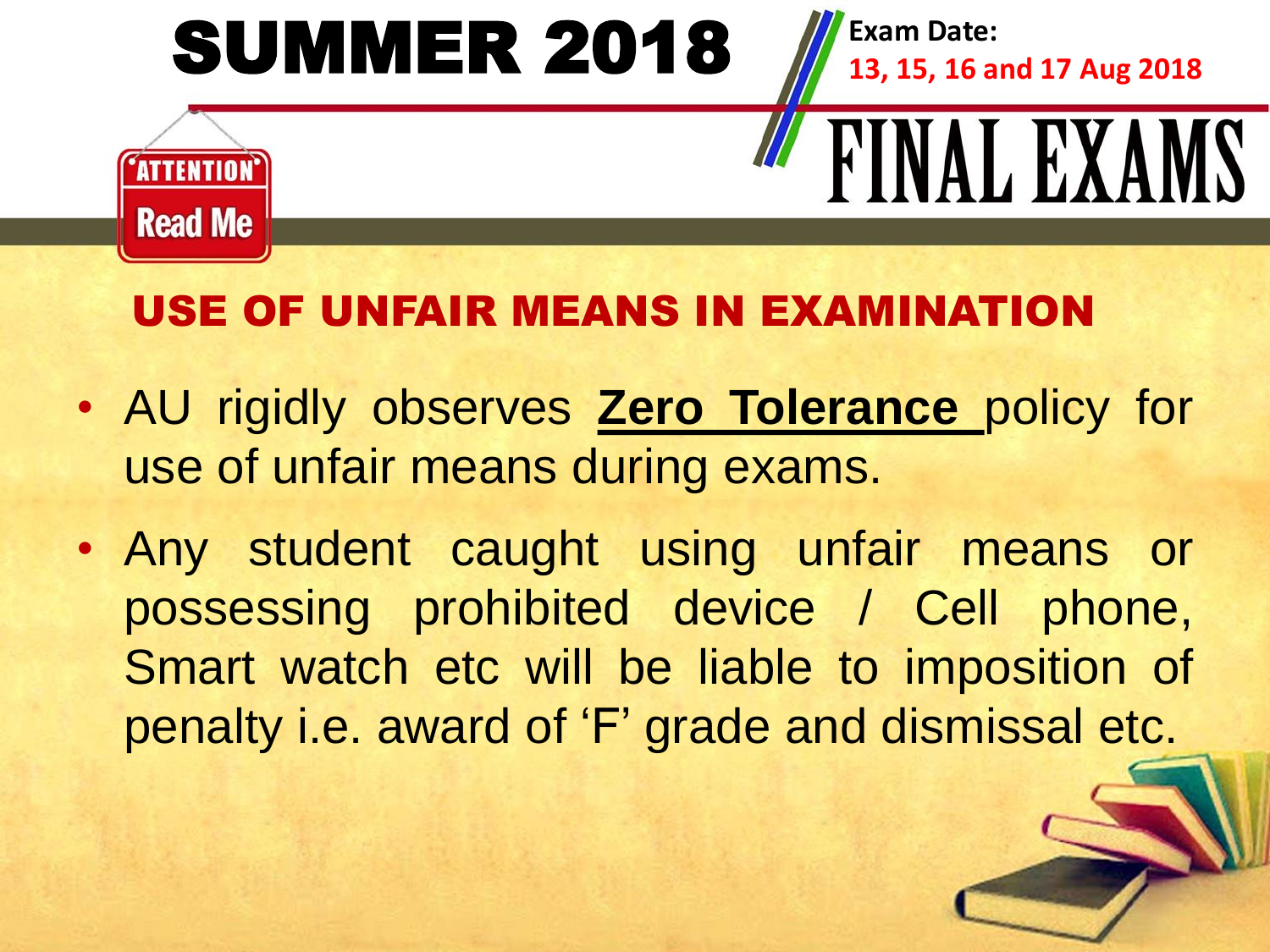

#### What Constitutes Unfair Means ?

- Attempt to know contents of Question paper prior to examination.
- Arguing with Invigilator/being rowdy.
- Possession / Use of external / written/ printed material inside the exam room.
- Possession of Mobile phone or unauthorized device.
- Use of mobile phone / device.

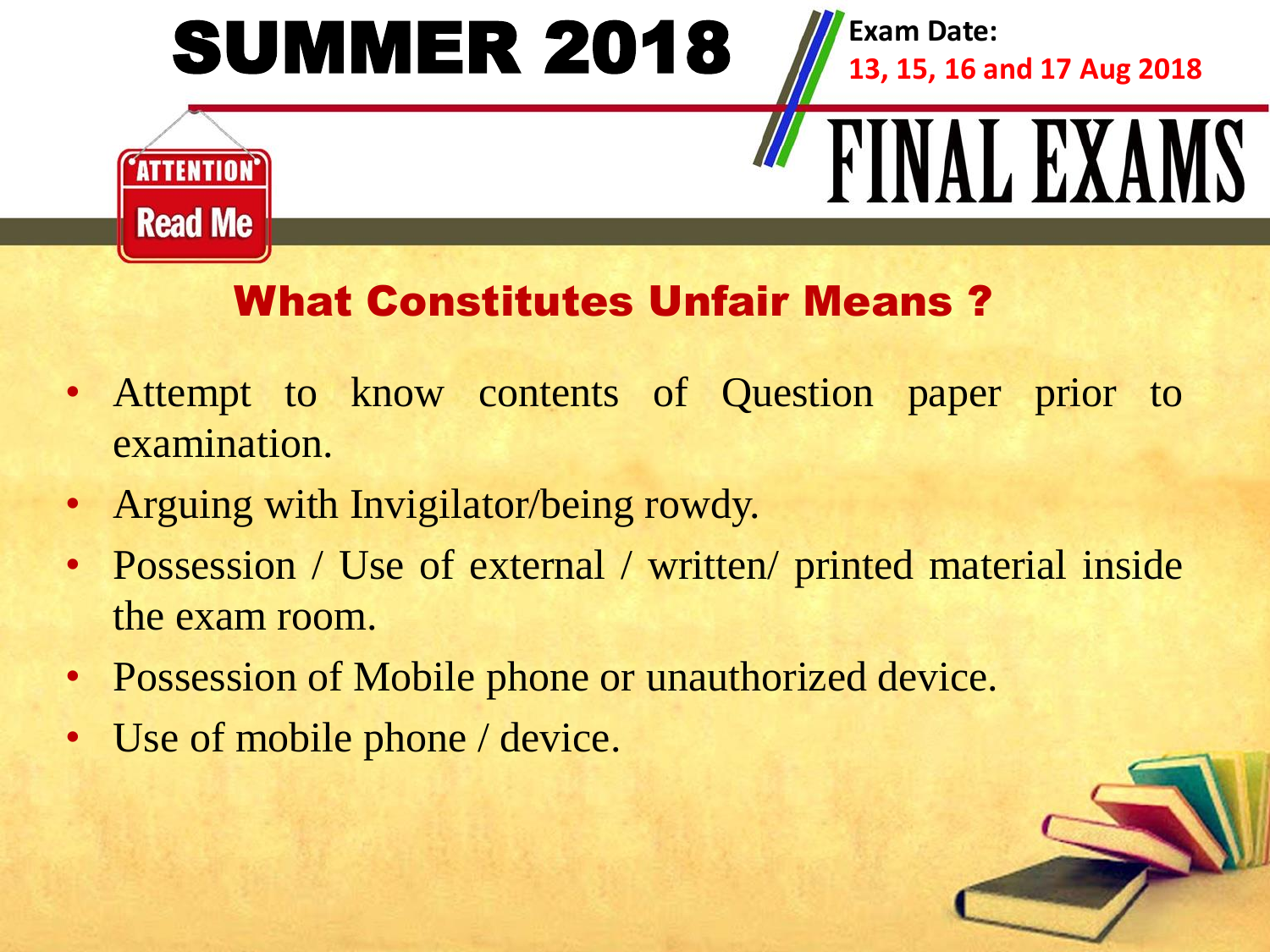

#### What Constitutes Unfair Means ? Con..

- Exchange of Answer Book / Question Paper or any other cheating material.
- Attempt to cheat outside exam room, Seeking help from other students inside / outside the exam room, Abetment in cheating.
- Borrowing of calculator or any other device during examination.
- No ID card/Proof of being bonafide student of AU not held by student.
- Oral communication, whispering, looking around.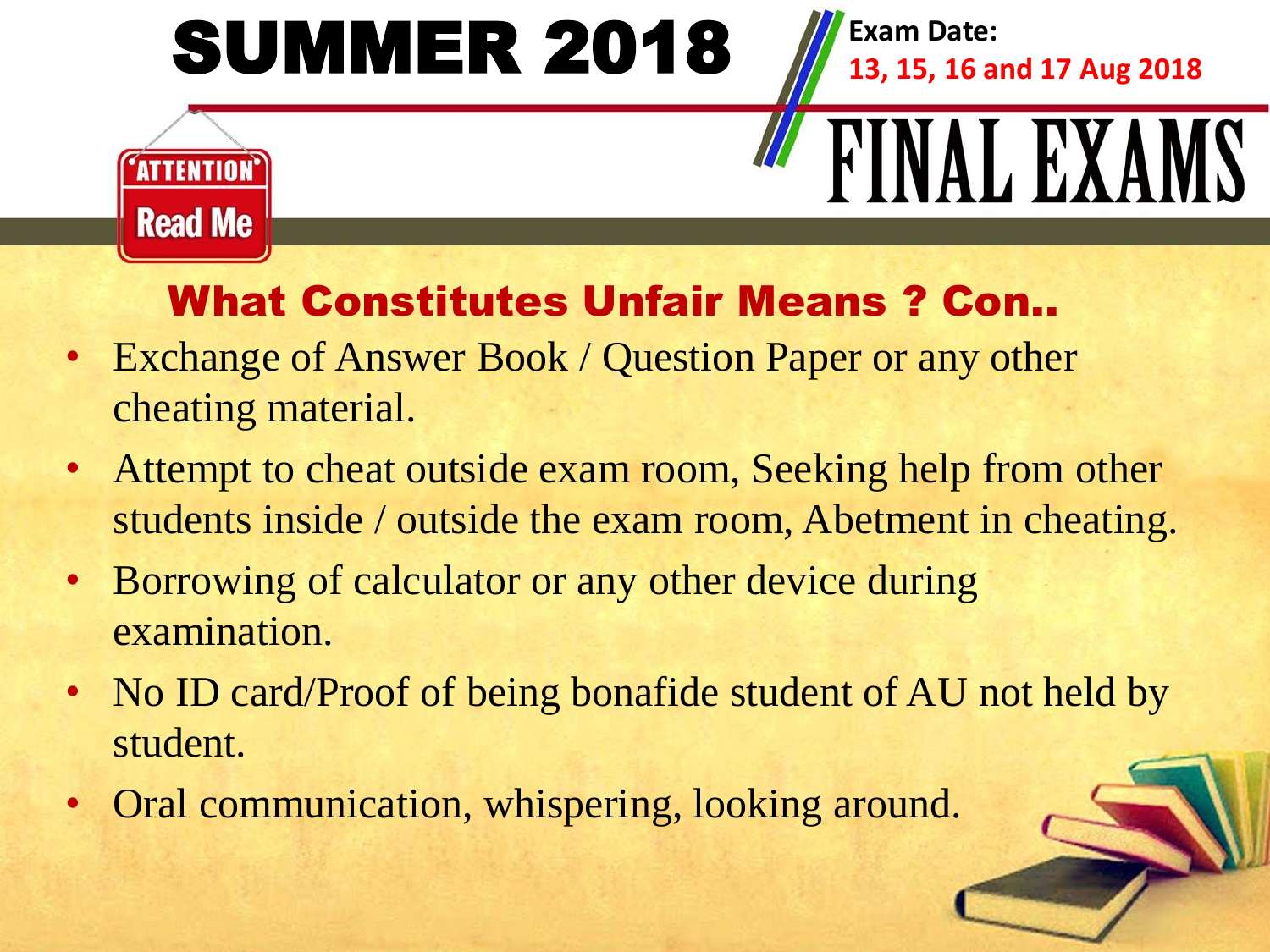

#### What Constitutes Unfair Means ? Con..

- Impersonation: Wherein a student is represented by someone else in the examination to attempt a paper.
- Suppressing or hiding any evidence of use of unfair means.
- Mass Cheating where more than one student is involved.
- Tampering of Results.

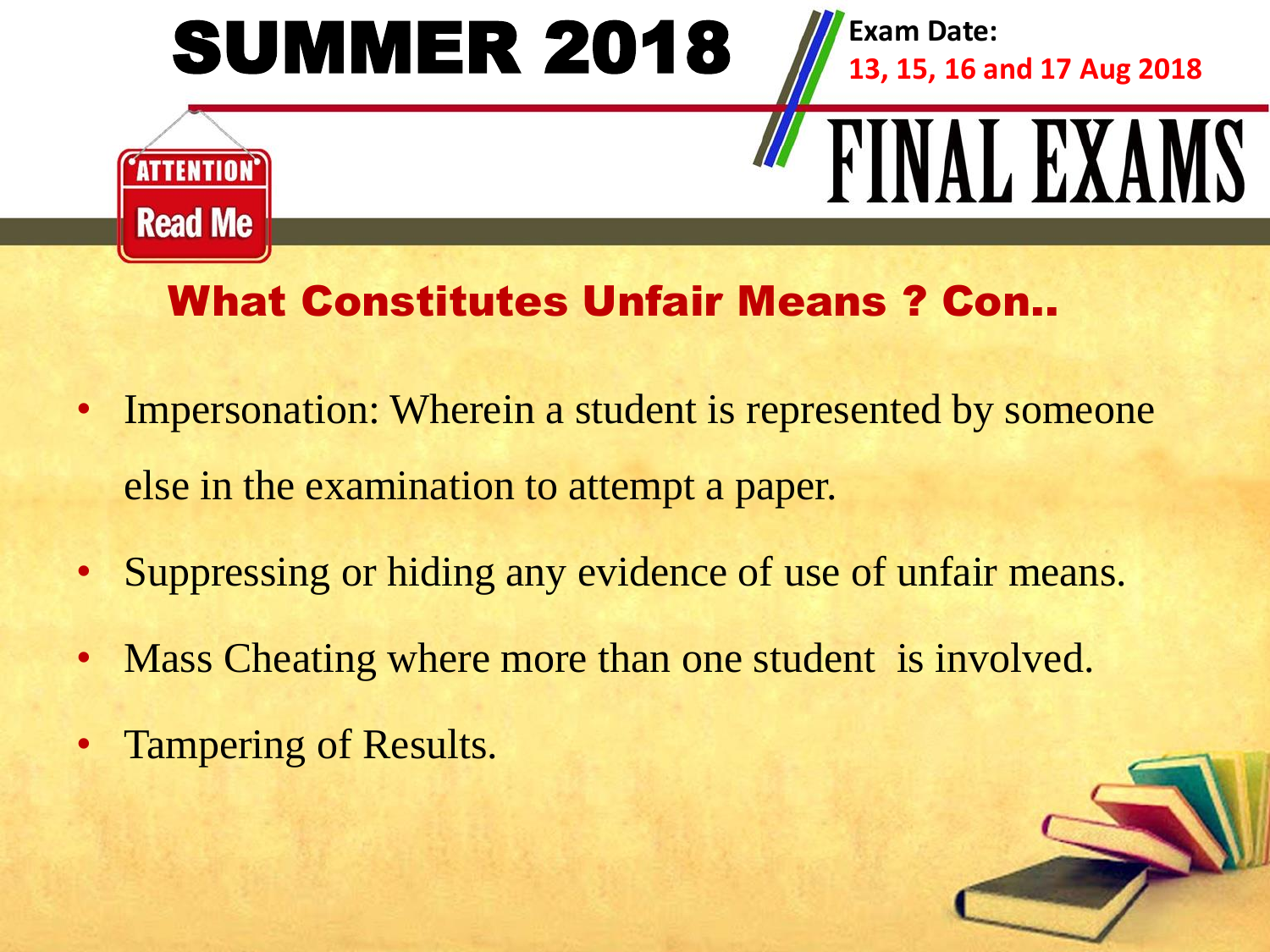

#### Penalties for Use of Unfair Means

- 'F' in Subject.
- 'F' in all Subjects to all students involved
- 'F' in Subject to all students involved (mass cheating)
- Down gradation of grades in subjects
- Fine of Rs.5000/-.
- Confiscation of mobile phone / device.
- Letter of warning

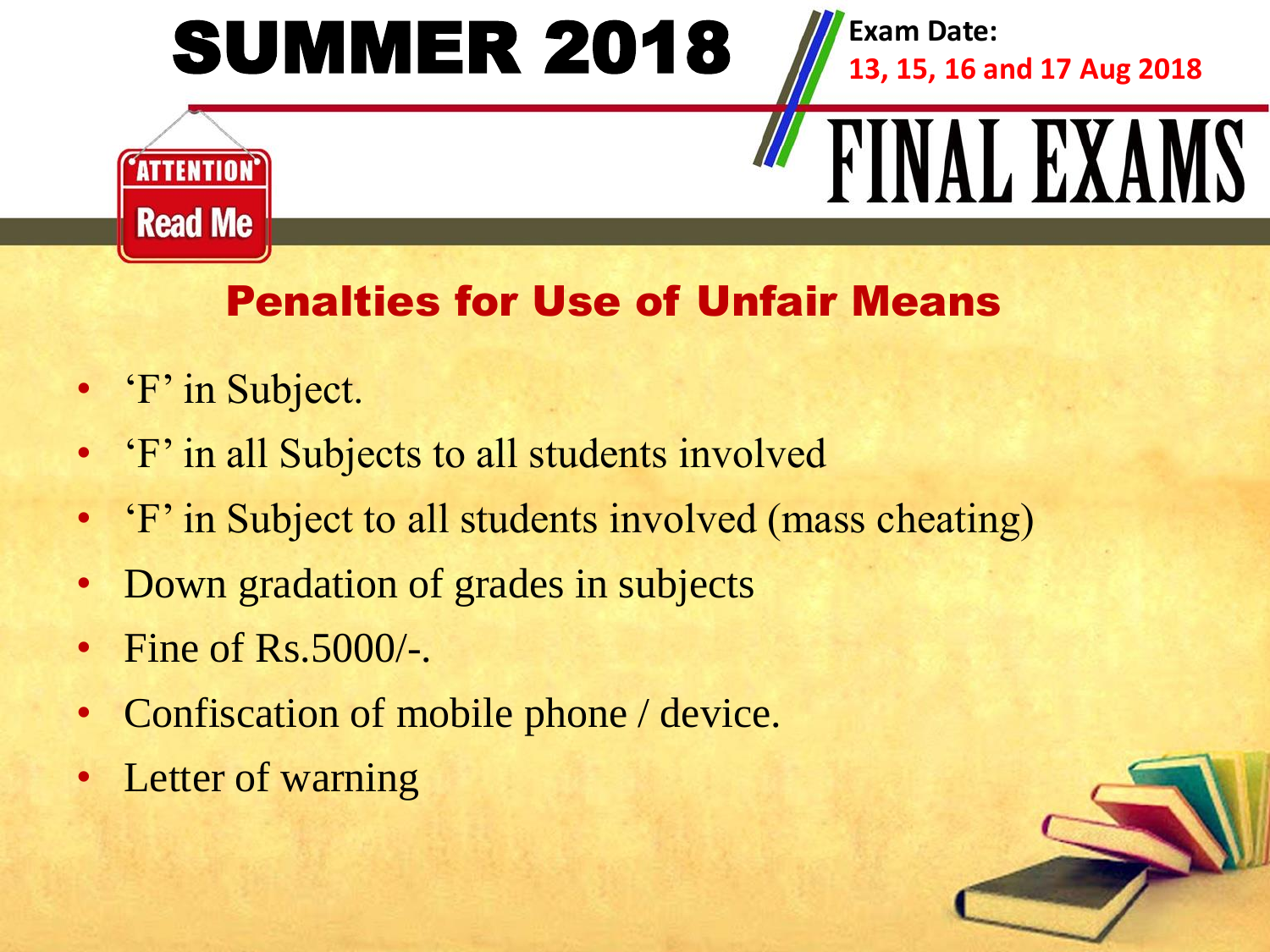

#### Penalties for Use of Unfair Means. Cont..

- In a repeat case of penalty due to use of Unfair Means or act of indiscipline, student will become ineligible for need based scholarship, fee concession or grant of any type in next semesters.
- Students availing Merit Scholarship will become ineligible for the same in next semester if penalized for use of Unfair Means or any act of indiscipline.
- Dismissal, Termination / Expulsion from the university without grades.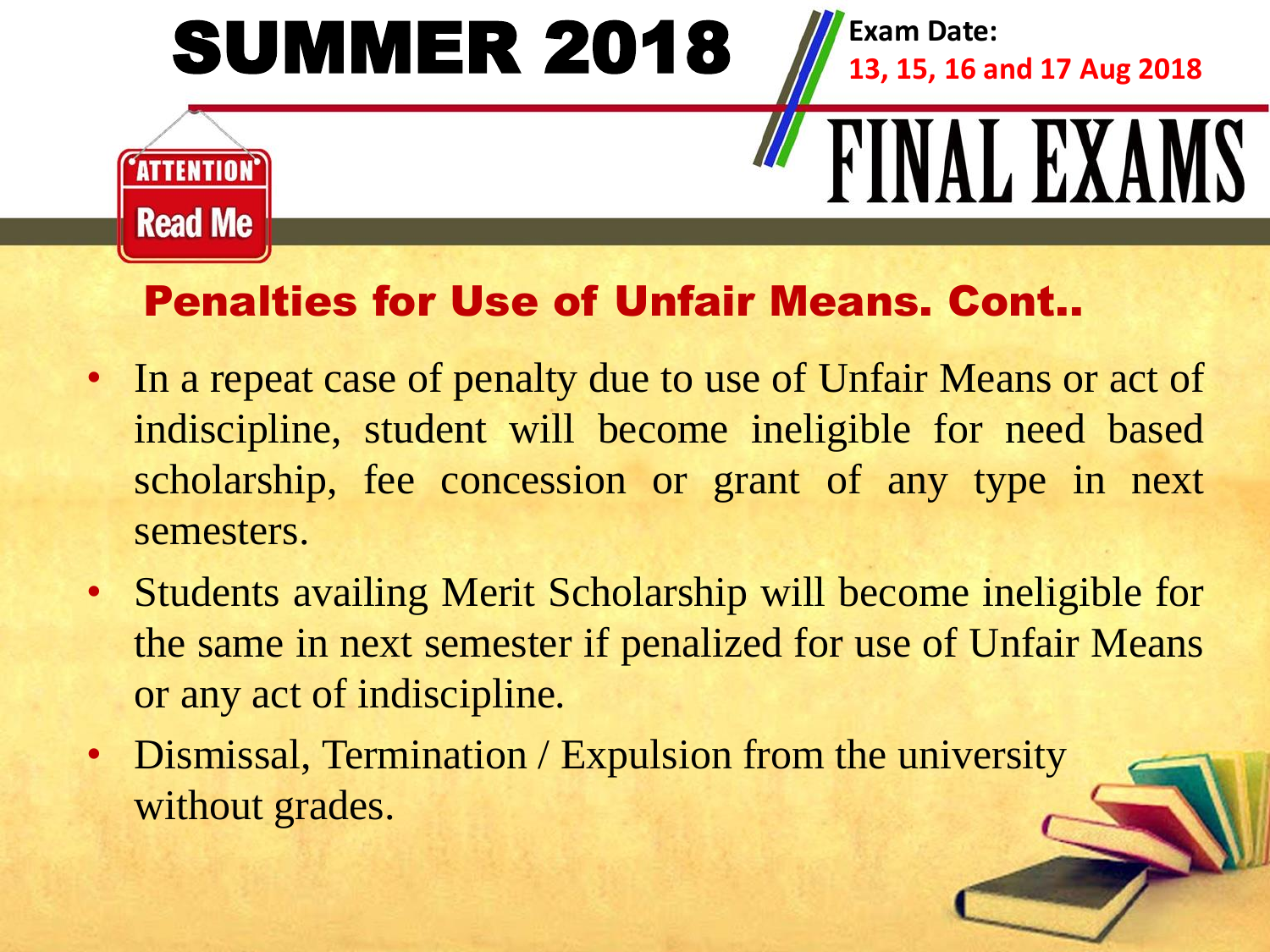

#### Do's of Examination

- Read the Policies, Regulations and procedures pertaining the examination available at AU Intranet, LCD Screens and panaflex banners.
- Reach the examination hall at least 15 minutes before the start of examination. Entry to the exam hall for late comers will be denied after start of the exam.
- Ensure you are in possession of AU ID Card.
- Humanly requirements like use of washroom etc must be fulfilled prior to entering the examination hall as these will be prohibited during the exam.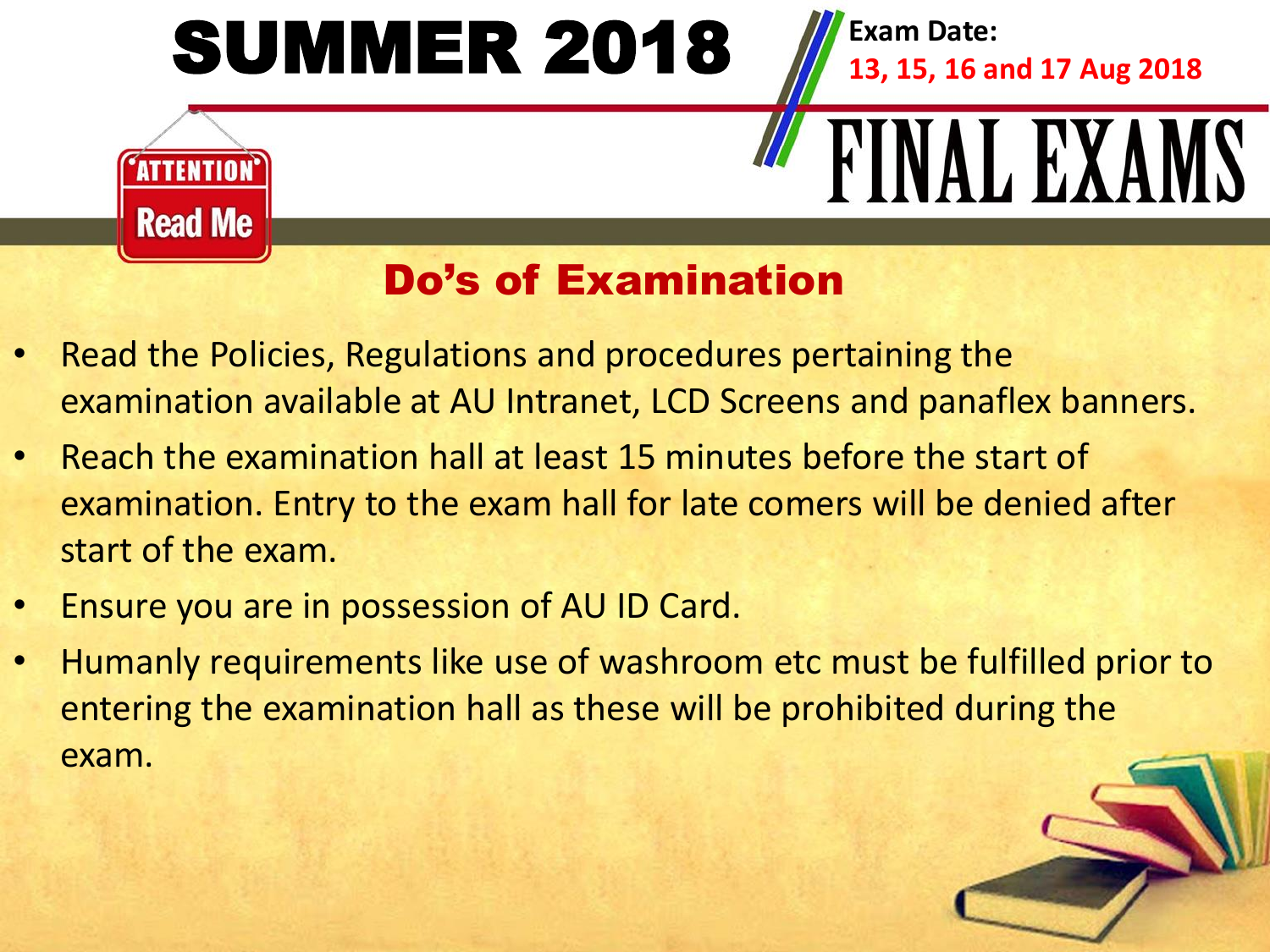

## Do's of Examination. Cont..

- Place your belongings (books, notes, switched off mobile phones, laptops, tablets etc) in your bags which are to be placed beside front wall of exam room.
- Sit according to the seating plan.
- Before entering the exam room, must re-confirm that you are not in possession of any cheating material, mobile phone or any other unauthorized electronic device.
- Read the instructions printed on the answer book and question paper carefully.
- Please ensure that the answer book/ continuation sheets are signed by the invigilator. An unsigned answer book / continuation sheet may be jeopardize its credibility.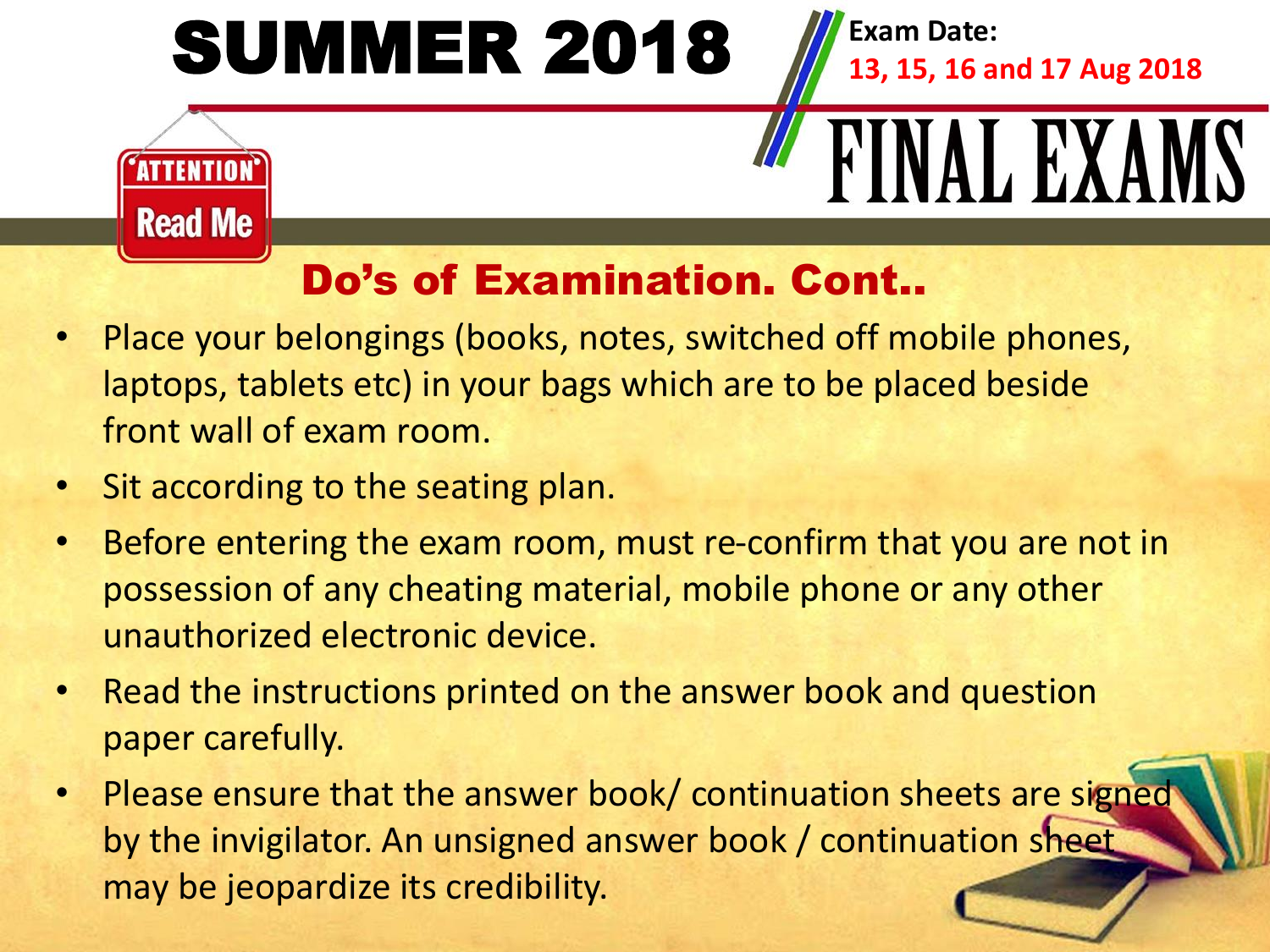

#### Do's of Examination. Cont..

- Serial no of the answer book and continuation sheet must be entered on the attendance sheet.
- Use last pages of answer book for rough work.
- Write your Roll Number, Subject, Class and section properly in the spaces provided on the top of the answer book. Serial no of the all continuation sheets must also be entered properly in the spaces provided on the answer book.
- Arrange your answer books, continuation sheet and staple properly before submitting to the invigilator.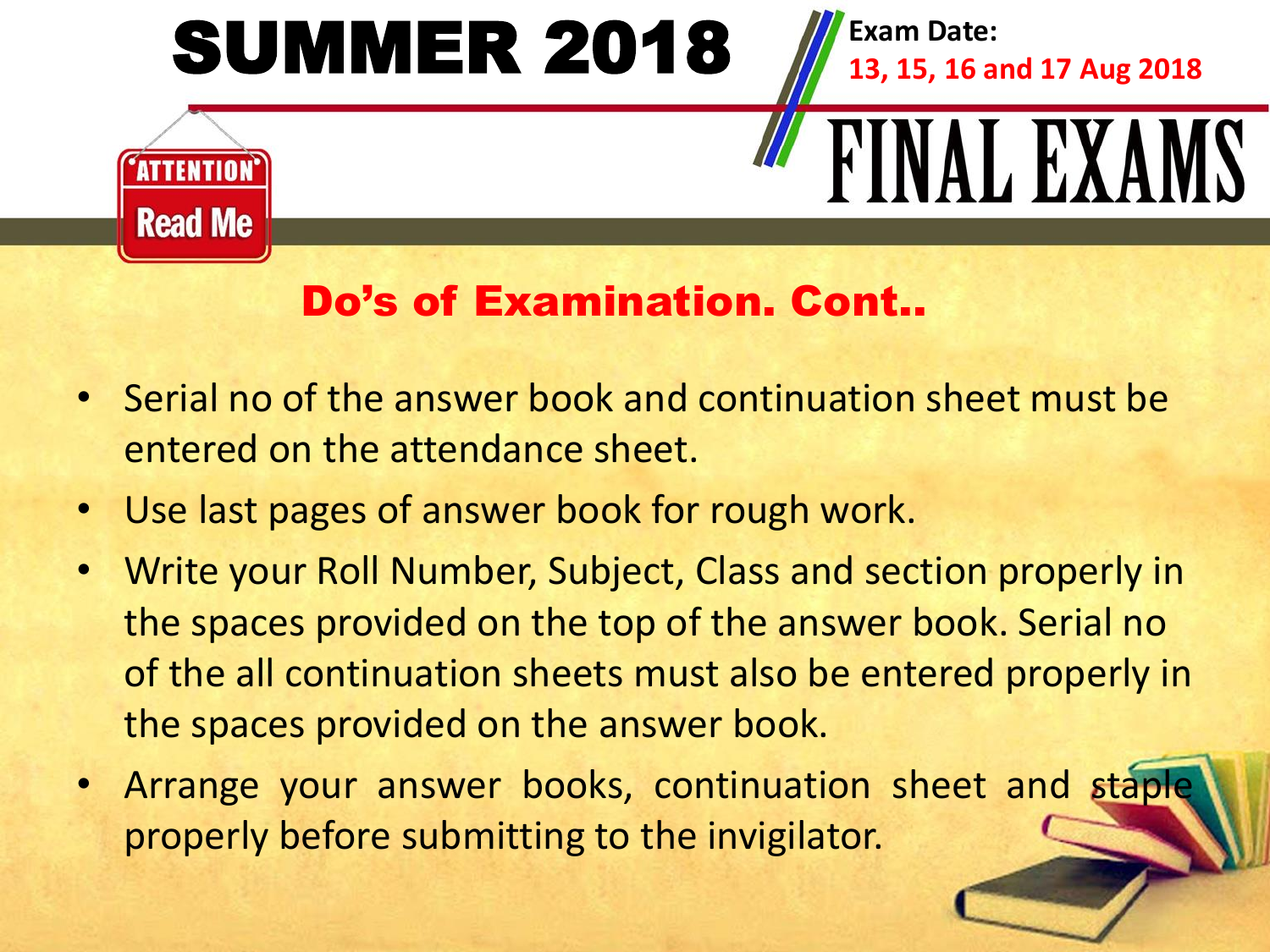

#### Do's of Examination. Cont..

- Serial number of all continuation sheets should be entered in the spaces given above.
- Use both sides of the answer sheets.
- If you observe anybody using Unfair Means, report immediately to the invigilator concerned.

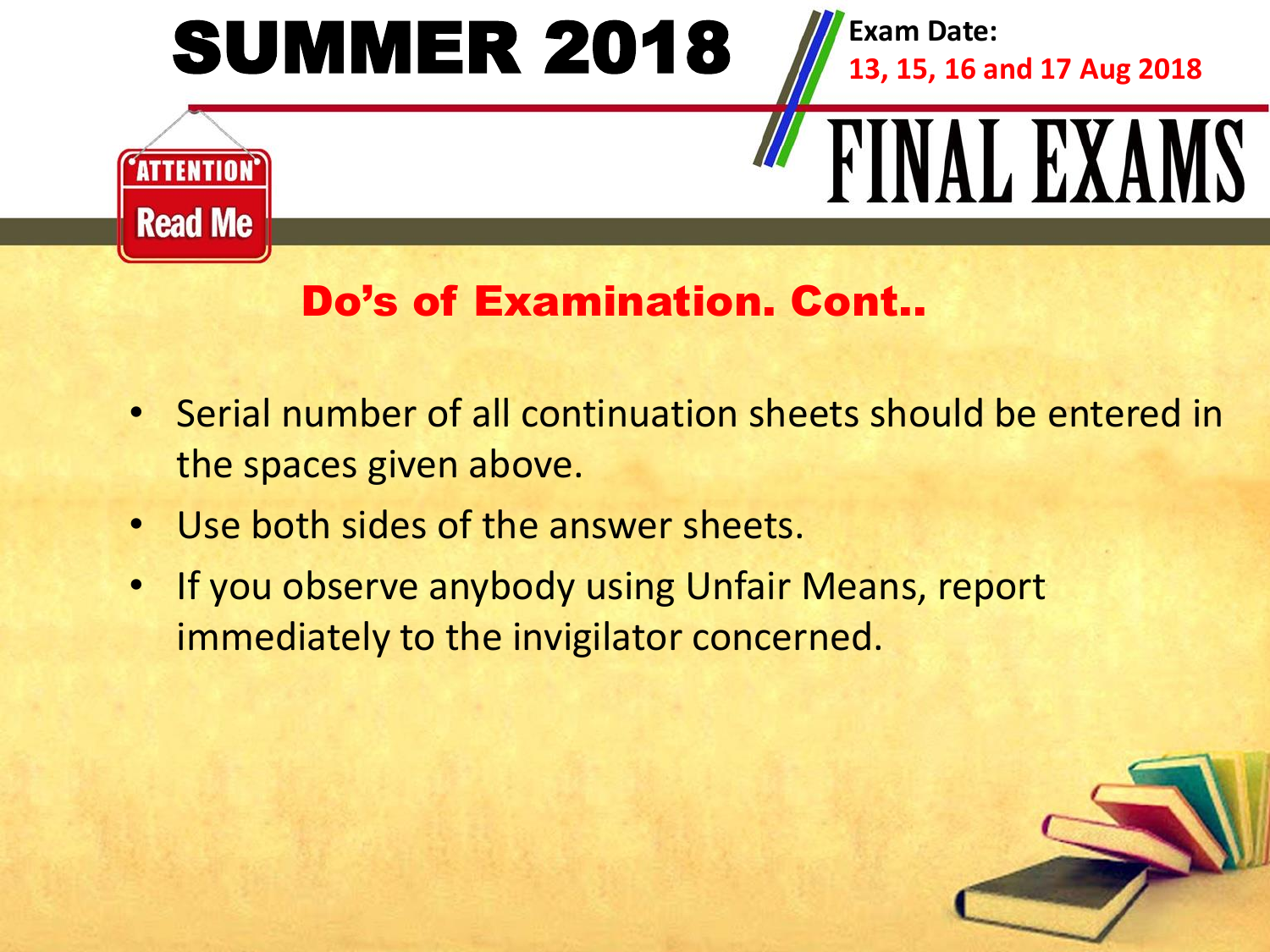

#### Don'ts of Examination.

- Do not remove any sheet from the answer book.
- Do not attempt to copy or take or give help during the examination. Such offences are punishable even by termination from the university.
- Do not write anything on question papers except your Reg ID.
- Do not borrow anything from one another.